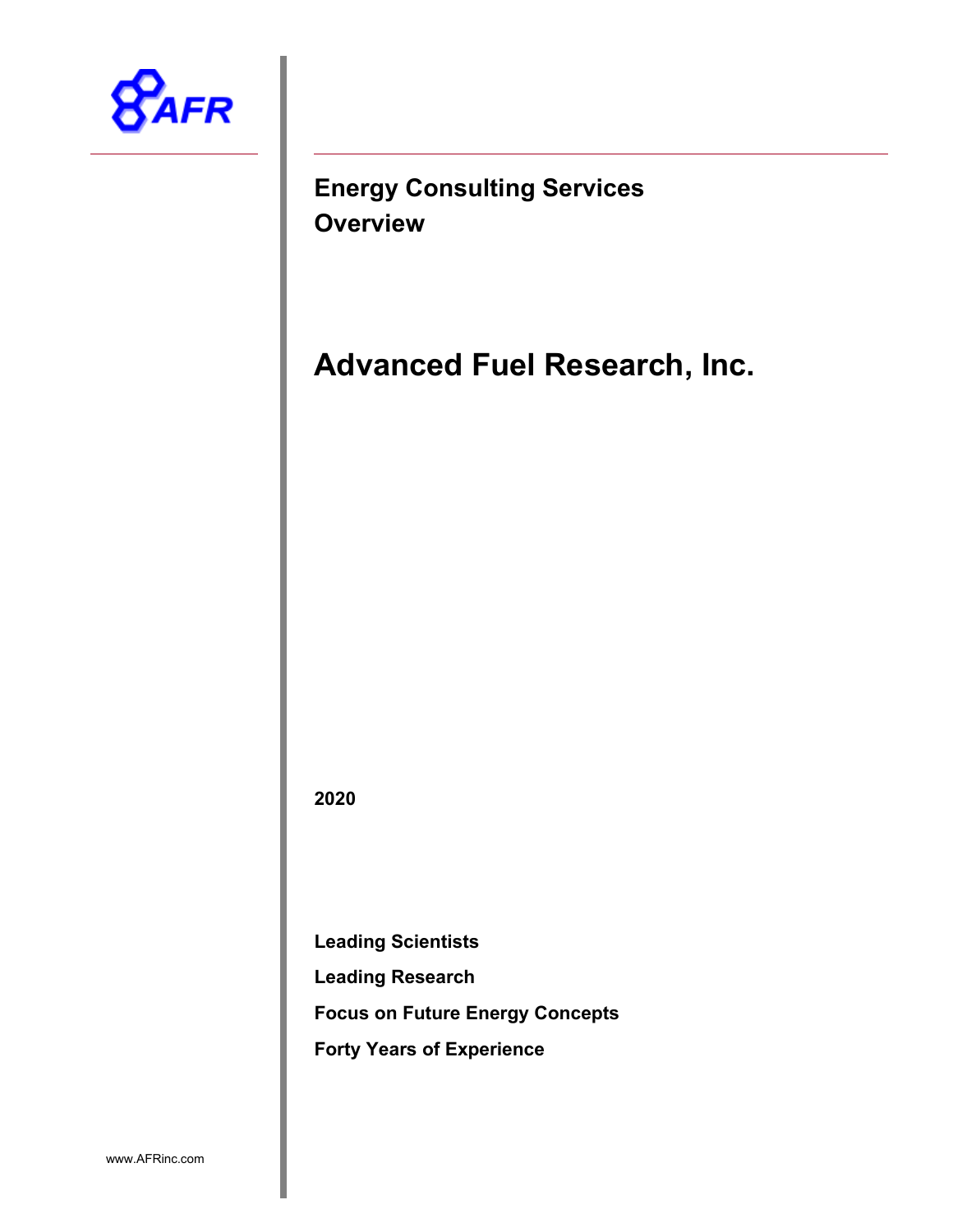# **Helping to Create the Future of Energy**

Advanced Fuel Research, Inc. (AFR) is a privately owned company, founded in 1980, that supplies contract research, product development, analytical services and consulting services. AFR has successfully developed several innovative analytical instruments and software products and has been particularly recognized as a world leader in advanced Fourier transform infrared (FT-IR) spectroscopy for environmental monitoring, process monitoring, and quality assurance applications.

AFR has also developed a number of technologies in the areas of Biomass Conversion, Waste-to-Energy, and Coal Conversion. A fuel characterization instrument known as a TG-FTIR (thermogravimetric analyzer with Fourier transform infrared analysis of the evolved products) was developed in a partnership with a Fortune 500 company.

AFR's FG-DVC (Functional-Group, Depolymerization, Vaporization, Crosslinking) and FG-BioMass models are comprehensive codes for predicting yields and compositions from coal, biomass, and waste pyrolysis. The models have been licensed by more than 50 domestic and international fuels research laboratories. AFR's FG-DVC/FG-BioMass clients have included ABB Power Plant Laboratories, Foster Wheeler, Babcock & Wilcox, Riley Stoker, U.S. Department of Energy, University of Utah, Brown University, Brigham Young University, University of Leeds (U.K.), DMT (Germany), CSIRO (Australia), Institut Français du Pétrole (France), and Instituto de Carboquimica (Spain).

Advanced FTIR-based fuel combustion monitoring systems have been developed and sold by AFR and its spin-off company, On-Line Technologies, Inc., to industrial and academic clients involved in fuels and combustion R&D. These clients have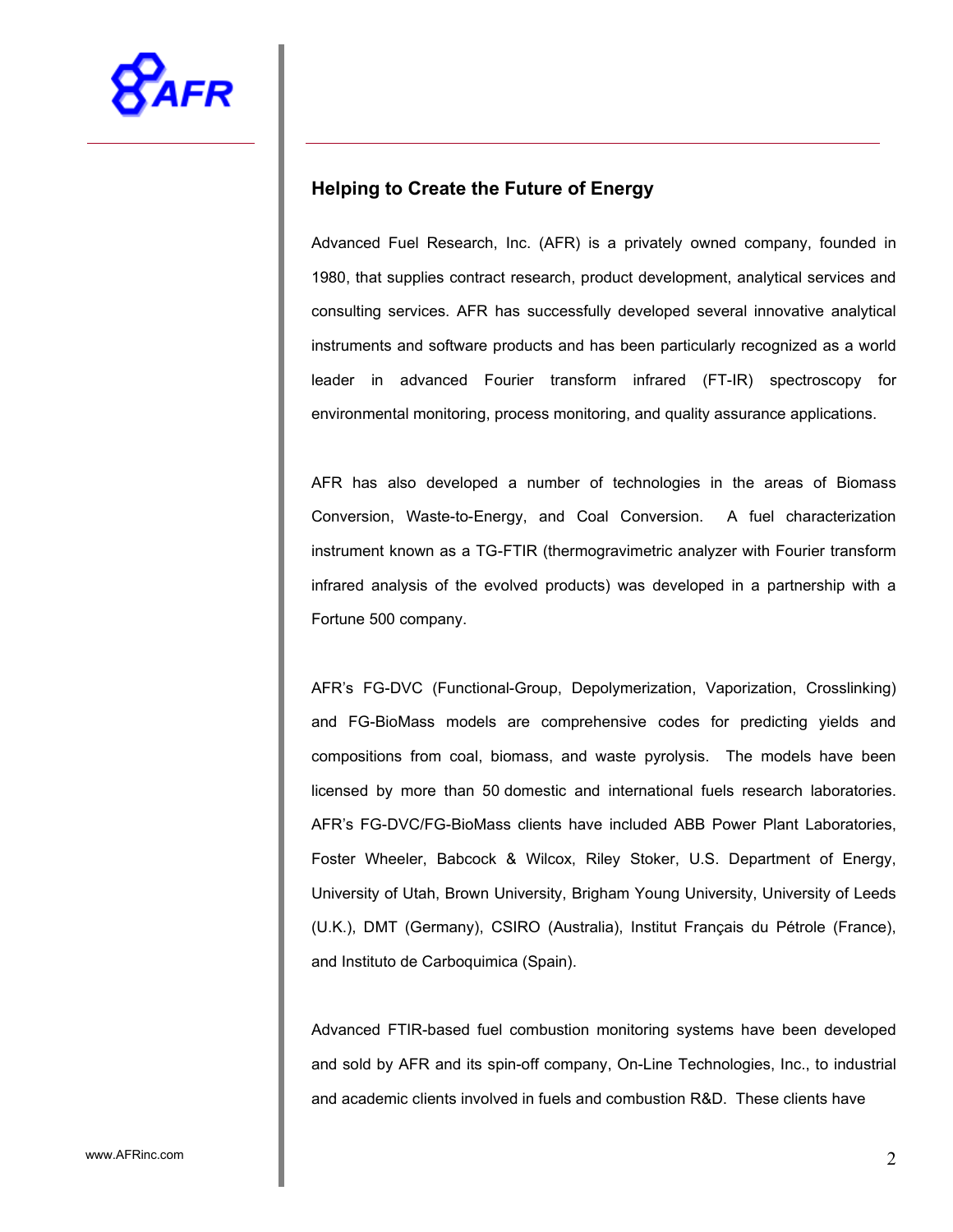

# **Helping to Create the Future of Energy (continued)…**

included the Massachusetts Institute of Technology, Oregon State University, ABB Combustion Engineering, Factory Mutual Research Corporation, Dow Chemical U.S.A., Air Liquide, 3M, NASA Glenn Research Center, National Institute of Standards and Technology, and Arizona State University.

Selected research and sponsors on advanced energy applications include:

- $\triangleright$  Microporous carbons for hydrogen and methane storage in low emission vehicles (NASA)
- $\triangleright$  Diesel processing for use in fuel cells (NSF)
- $\triangleright$  High performance carbon materials for ultracapacitors in hybrid vehicles (DOE)
- $\triangleright$  Fundamental studies on coal and biomass pyrolysis and torrefaction experiments and modeling (DOE, NSF, USDA, GRI, EPSRC, and a Fortune 500 company)
- $\triangleright$  Pyrolysis of waste materials for fuel gas production (NASA, DOE, USDA)
- $\triangleright$  Carbon black from oils derived from scrap tires (EPA)
- $\triangleright$  Tire-derived activated carbons for mercury control in coal combustion (EPA)
- $\triangleright$  Carbon molecular sieve membranes for gas separation in oxygen-enriched combustion (DOE)

AFR was awarded the coveted Small Business Administration's 2000 Tibbetts Award for commercialization of innovative technologies. Since 1994, AFR has been a sixtime winner of the R&D 100 Award for developing one of the 100 most technologically significant new products of the year.

During the first 20 years of the journal *Energy & Fuels* (1987–2007), three AFR papers published in *Energy & Fuels* were ranked in the top 10 in numbers of citations, an accomplishment no other organization can claim.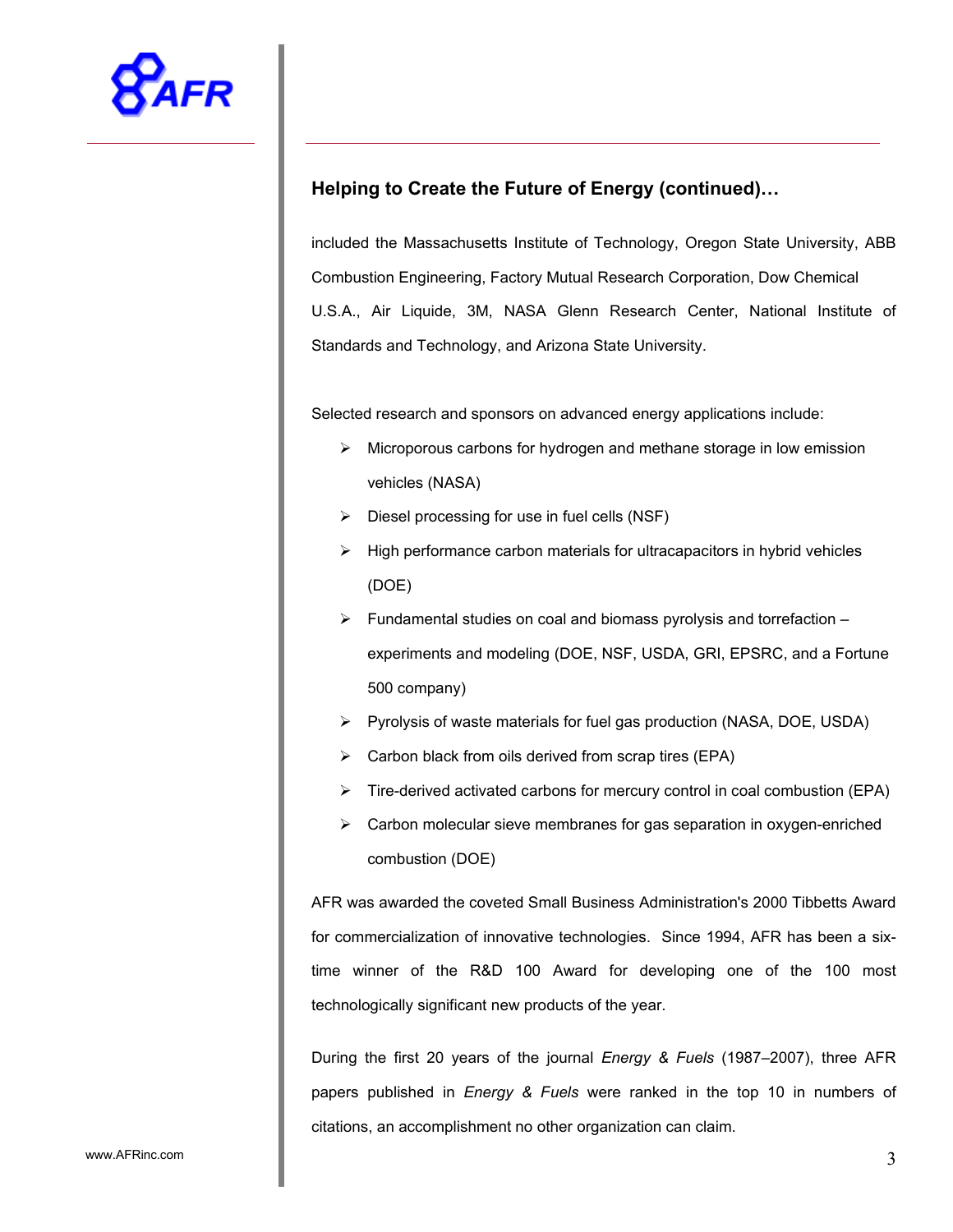

AFR supplies its services to leading industrial, government, and academic clients throughout the world (Europe, Japan, Australia, South Africa). Its senior management has more than 100 years of combined experience in Energy R&D and more than 200 publications.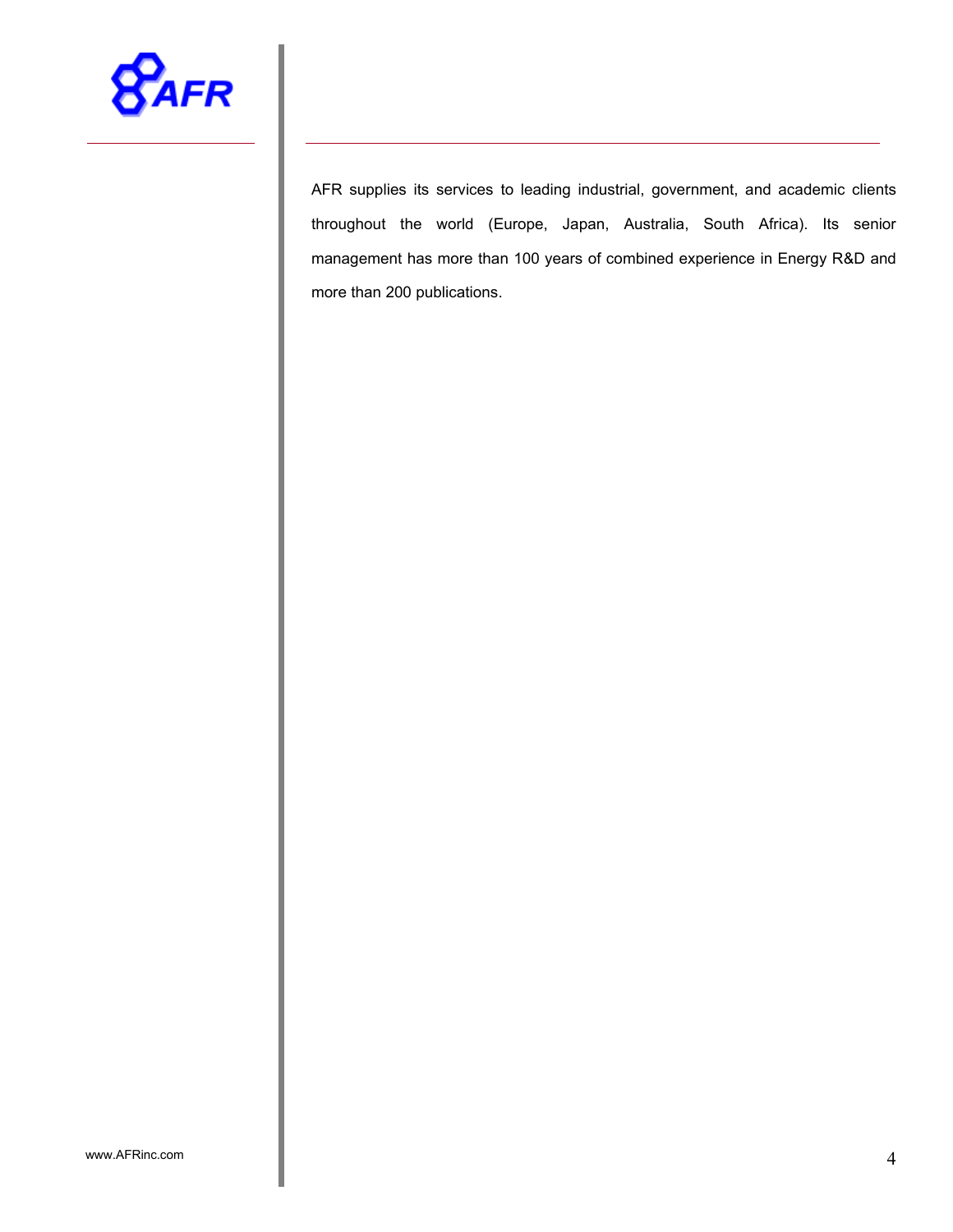



*President* 860.528.9806 ext. 105 mserio@AFRinc.com

#### *Consulting Focus*

Distributed Energy Generation Coal and Biomass Conversion Waste-to-Energy Synthetic Fuels

#### *Education*

Massachusetts Institute of Technology Ph.D., Chemical Engineering, 1984

Cornell University B.S., Chemical Engineering, 1977 ("with distinction")

## **Michael Serio**

Dr. Serio has been a Principal Investigator on experimental and/or modeling studies on the pyrolysis, gasification, liquefaction, and combustion of coal; characterization and development of advanced jet fuel formulations; pyrolysis of biomass and waste materials; synthesis of fullerenes; pollution formation in combustion systems; FT-IR monitoring of combustion systems; advanced fire detection methods; and polymer thermal degradation. For several years, he led the team that developed AFR's widely used FG-DVC model for the pyrolysis of coal, biomass and related materials. He has been employed at AFR since March 1984.

Dr. Serio has been a Principal Investigator or Program Manager on contracts and grants for several government agencies, including NSF, DOE, DOD, EPA, NASA and USDA. He was a member of the Industrial Advisory Committee for the Department of Chemical Engineering at the University of Connecticut, and also a member of the editorial board of the journal *Fuel*. Dr. Serio has served as Chair, Program Chair, Program Secretary, and Trustee for the American Chemical Society (ACS) Division of Fuel Chemistry, and received their Distinguished Service Award in 2008 and 2017, the Salute to Excellence Award in 2014, and was named a Fellow of the ACS in 2015. He also was a consultant on a five-year coal research project sponsored by the Japan Society for the Promotion of Science (1996-2001).

Dr. Serio has eleven patents and more than 175 publications, including two encyclopedia chapters. He was also the senior editor of a book titled "Synthesis and Characterization of Advanced Materials," which was published by the ACS in 1998 and which is now available from Oxford University Press. He is a member of the American Institute of Chemical Engineers, the American Chemical Society, the Cornell Society of Engineers and the MIT Chapter of Sigma Xi.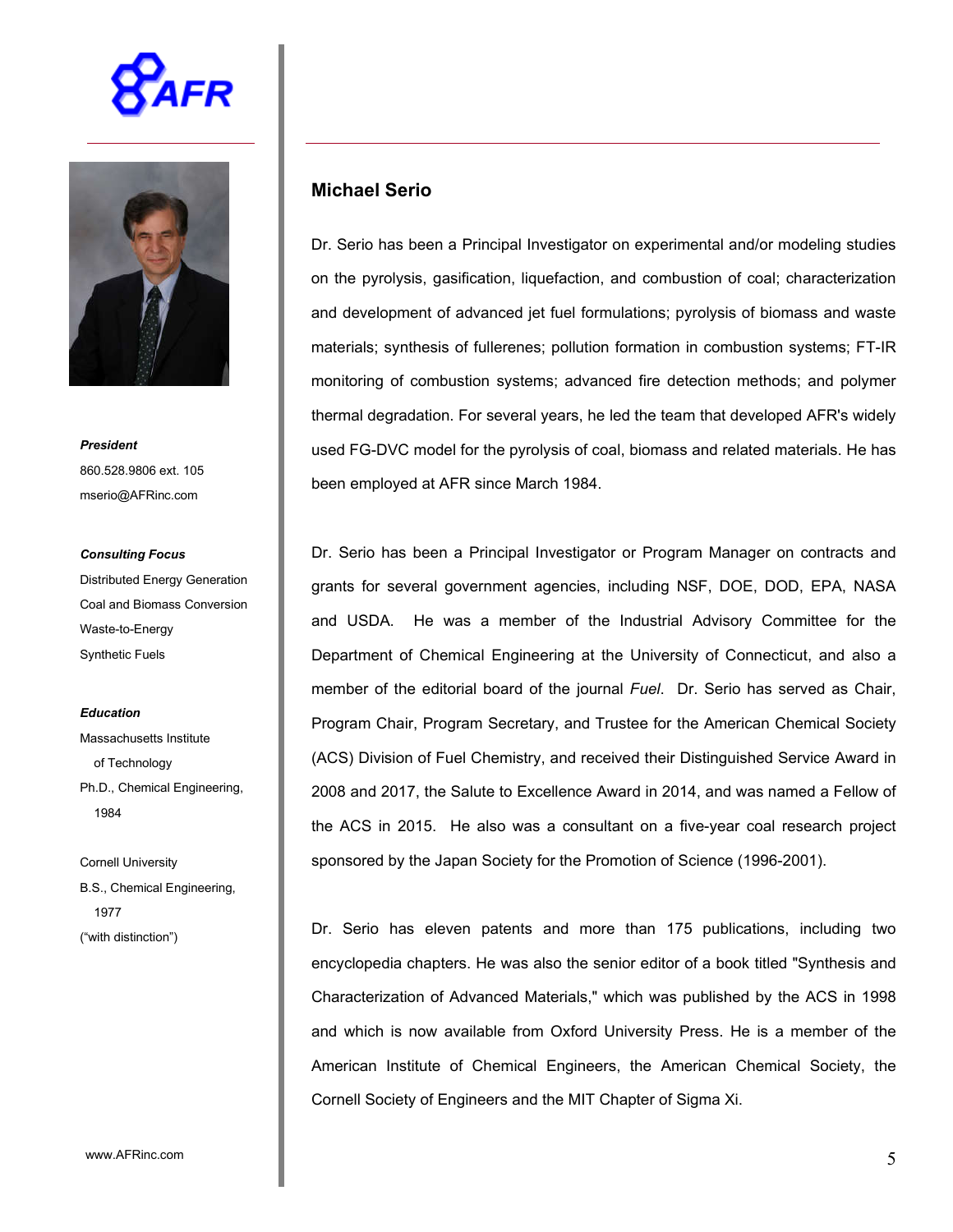



*Chief Executive Officer* 860.528.9806 ext. 104 jim@AFRinc.com

*Consulting Focus* Instrumentation Gas Turbines Process Control Extreme Conditions

#### *Education*

Wesleyan University M.A. Chemistry, 1984

The University of Hartford B.S. Chemistry, 1981

#### **James Markham**

Mr. Markham's R&D contracts have concentrated on methods and instrumentation for optical-based measurements of process emissions, radiative properties, and temperature. Successful programs sponsored by the U.S. government have resulted in demonstrations and deliveries of new optical instruments that solve vital measurement needs. Often these measurements are needed in extreme environments.

Mr. Markham has more than 50 publications, two patents awarded and three patents pending, and has given presentations to the DOD, DOE, EPA, NASA, industrial/government consortiums, and universities. He has performed field tests at turbine engine test cells, black liquor recovery boilers, a high flux solar furnace, a glass kiln, a coal fired boiler, a chemical incinerator and several government labs and military bases. Mr. Markham is also the Manager of the Combustion Monitoring & Control Research Group ("TurboSense").

He received R&D 100 Awards in 1994 and 2008, received a U.S. SBA 2000 Tibbetts award on behalf of his company for SBIR commercialization, was recognized in Dec. 2001 by the Connecticut Department of Environmental Protection for implementing energy efficient technology through a U.S. DOE NICE<sup>3</sup> grant and, in 2003, received the ISA Major Charles Bassett III Outstanding Paper Award of the 48<sup>th</sup> International Instrumentation Symposium.

Mr. Markham joined AFR in January of 1983, and holds memberships in the American Institute of Aeronautics and Astronautics (AIAA) and the Instrumentation, Systems and Automation Society (ISA).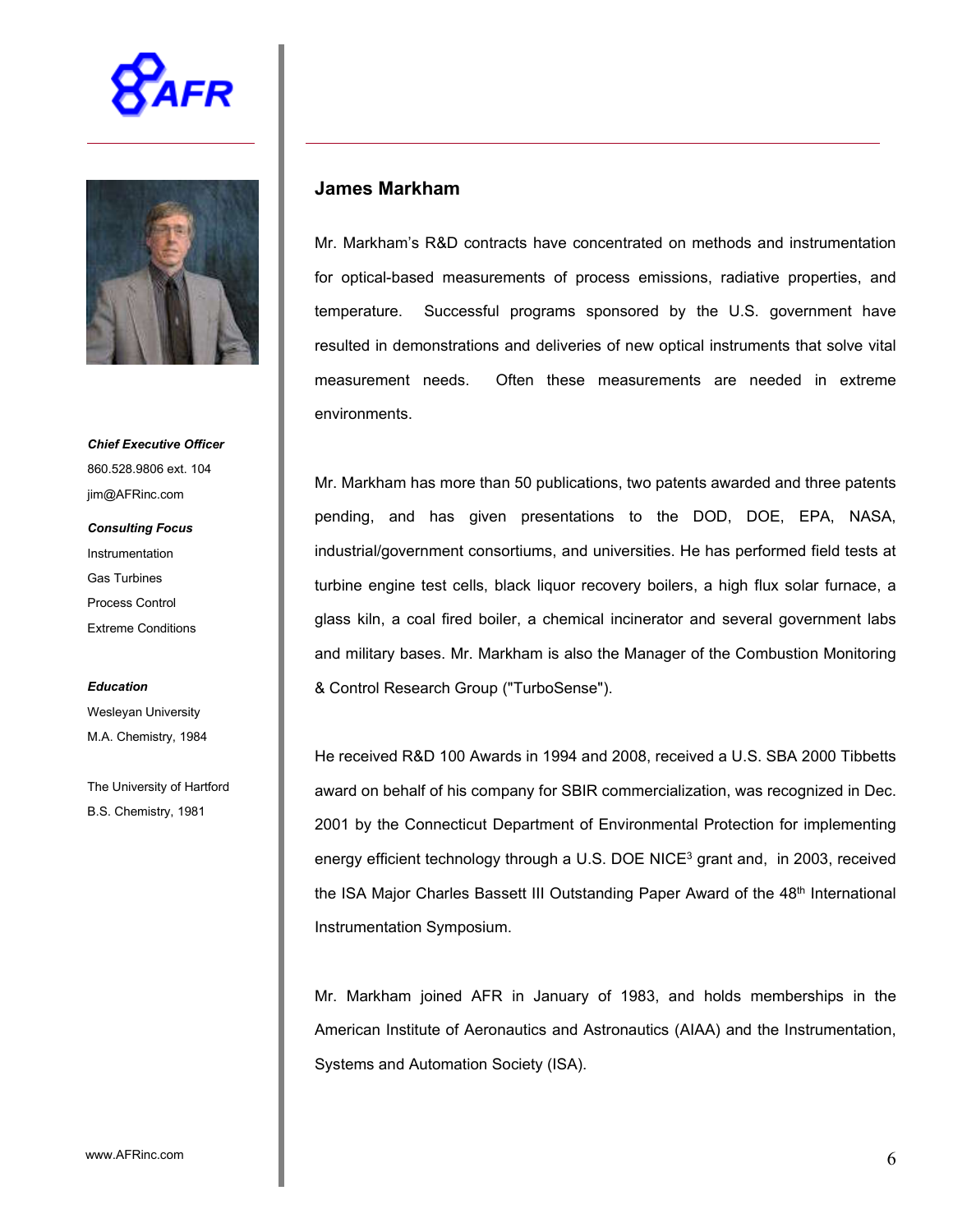



*Vice President* 860.528.9806 ext. 142 marek@AFRinc.com

#### *Consulting Focus*

Fuel Science Coal and Biomass Conversion Carbon Materials Air Pollution Control Solid-Waste Utilization

#### *Education*

Brown University Ph.D., Chemical Engineering, 1988 M.S., Applied Mathematics 1986

Cracow University of **Technology** M.S., Chemical Engineering, 1979

#### **Marek Wójtowicz**

Dr. Wójtowicz has pursued experiments and modeling of reactions involved in coal and biomass pyrolysis, torrefaction, gasification, and combustion; diesel processing for use in fuel cells; hydrogen storage by adsorption on carbons with customengineered pore structure; the conversion of waste tires to value-added products (activated carbon for mercury sorption, carbon black); and the development of carbon electrodes for ultracapacitors (applications in hybrid and future-generation vehicles). Dr. Wójtowicz has more than 100 publications and eight patents in these areas.

Before joining AFR in 1993, he worked at the Delft University of Technology under Professor Jacob Moulijn, where he was involved in a large, European Union funded project concerned with the evolution of nitrogen during coal pyrolysis, gasification, and combustion. As a group leader at AFR, Dr. Wójtowicz has directed a number of R&D projects funded by the DOE, NSF, NASA, EPA, and industrial clients.

Dr. Wójtowicz serves on the Advisory Committee for the Chemical Engineering Program at Brown University and has been a Lecturer for several years. He acted as the Program Secretary (1999 – 2003) of the Fuel Chemistry Division of the American Chemical Society (ACS), was elected the Division Chair for 2005, and is currently a Trustee. He was named a Fellow of the ACS in 2017. Dr. Wójtowicz is also a member of the American Institute of Chemical Engineers and the American Carbon Society.

Dr. Wójtowicz has significant expertise in fuel science, carbon materials, air-pollution control ( $NO<sub>x</sub>$ ,  $N_2O$ ,  $SO<sub>x</sub>$ , mercury), solid-waste utilization, chemical reaction kinetics, and heterogeneous catalysis.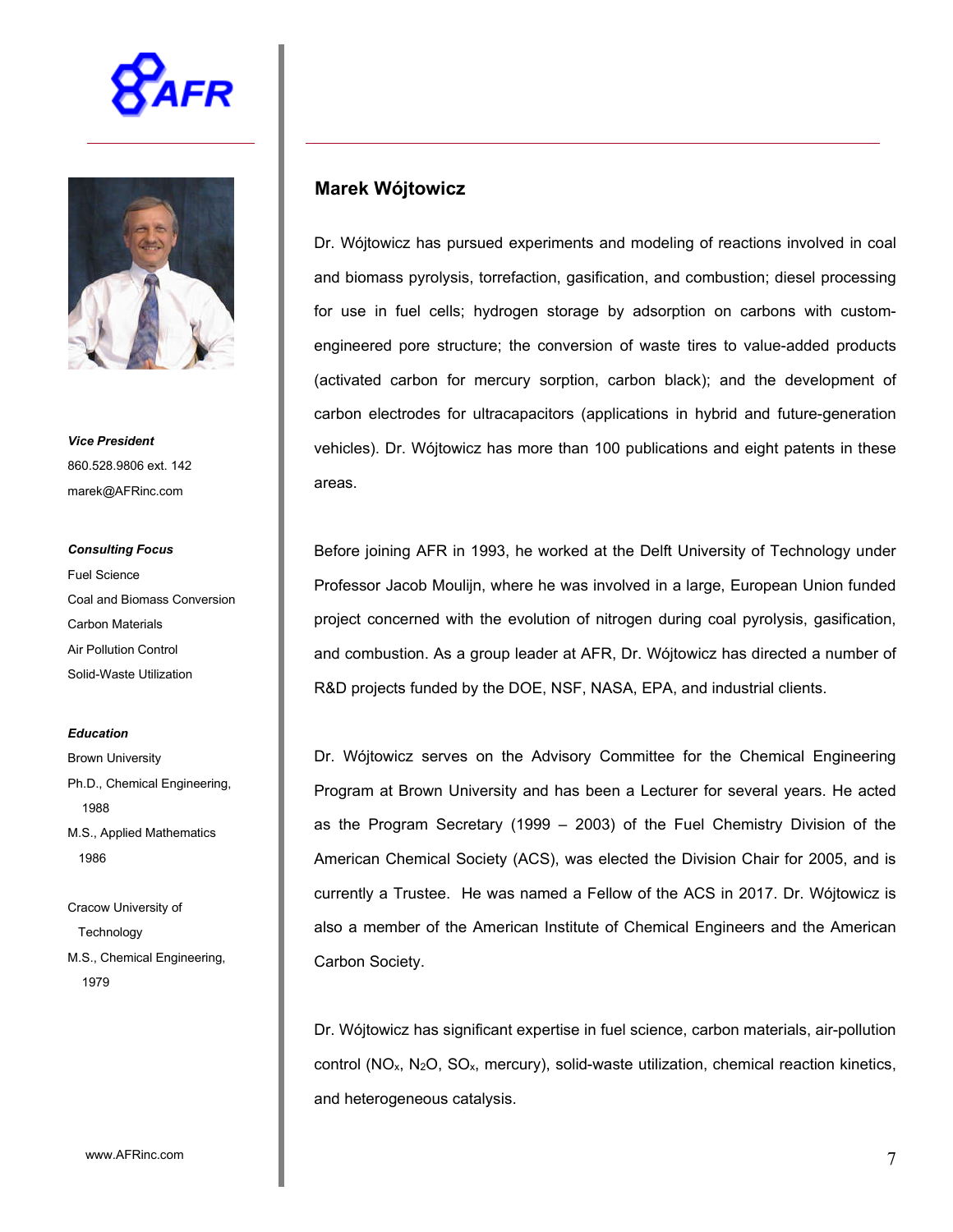



*Chairman*

*AFR Board of Directors* 860.528.9806 ext. 130 swhite@AFRinc.com

*Consulting Focus* Coal and Biomass Conversion Fuel Characterization FTIR Analysis **Superconductivity** 

*Education* Columbia University Ph.D., Physics, 1965 M.A., Physics 1963

City College of New York B.S., Physics, 1960

# **Peter Solomon**

Dr. Solomon has had extensive experience in performing and managing interdisciplinary experimental and theoretical research in several fields including superconductivity, electron spin resonance, solid state physics, and work during the last twenty-five years in energy, radiative properties, FT-IR process monitoring and semiconductor processing. He has guided the development of FT-IR as an on-line in-situ monitor in high temperature reaction systems. He also developed the use of FT-IR as a tool for quantitative functional group determination in coals, jet fuels, and other hydrocarbons.

He was a member of the staff and management of United Technologies Research Center from 1965 until 1980, when he left to start Advanced Fuel Research, Inc. Dr. Solomon is the author of over twelve publications and three patents on superconductivity, nine publications and one book on solid state devices, and more than 140 publications on the application of FT-IR spectroscopy for fuel analysis, combustion monitoring, and semiconductor processing. Dr. Solomon was elected the 1991 winner of the American Chemical Society Henry H. Storch Award in Fuel Chemistry, was the Keynote Speaker at the Fourth Annual Australian Coal Science Conference (1991), and was also a Keynote Speaker for the International Coal Science Conference (1991). He has managed research contracts totaling over \$20,000,000.

Dr. Solomon served as CEO and President of AFR from 1980 to 1991 and presided over its growth from 3 to 40 employees. In 1991, he started a second company called On-Line Technologies, Inc. (OLT) and served as President and CEO of that company until 2001 when it was sold to MKS Instruments, Inc. (Wilmington, MA). OLT grew from 3 to 35 employees and reached \$5 million in sales of advanced FT-IR instrumentation for process and environmental monitoring.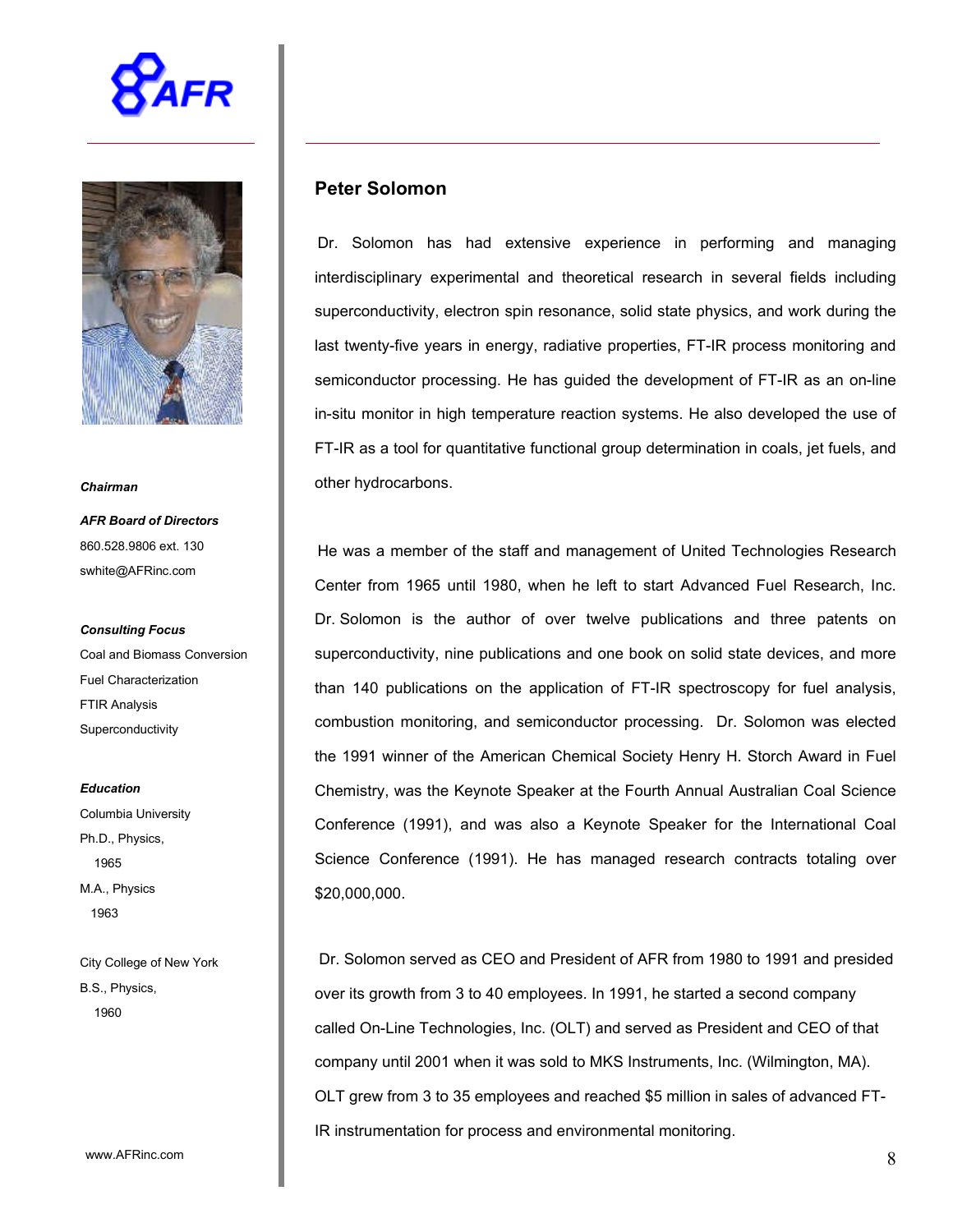



*Consultant*

# *Consulting Focus* Instrumentation Heat transfer Sensitivity and error analyses Image processing

#### *Education*

Princeton University Ph.D., Mechanical and Aerospace Engineering, 2002 M.A., Mechanical and Aerospace Engineering, 1997

The Cooper Union for the Advancement of Science and Art B.Eng., Mechanical Engineering, 1995

## **James Scire**

Dr. Scire, formerly a Senior Engineer in the Combustion Monitoring & Control Group at AFR and now on the faculty of the New York Institute of Technology, has experience in the development of optical diagnostic techniques for the measurement of gas-phase species, surface properties, and gas and surface temperatures. The diagnostic systems that Dr. Scire has designed and implemented have included single-point and imaging measurements, and these systems have utilized wavelengths from the far ultraviolet to the long-wavelength infrared. He also has considerable experience in spectral simulation, modeling of instrument behavior, sensitivity and error analyses, and image processing.

Dr. Scire has been a key investigator on Air Force, NASA, NIST, and NSFsponsored programs and has been the principal investigator on NASA and Air Force sponsored programs. He has performed numerous field tests at engine test cells and stationary gas turbine locations. He has six publications and one patent pending, and has presented project results and analyses to engine manufacturers, Air Force personnel, and NASA personnel.

Dr. Scire was employed at AFR from October 2001 to August 2013. He holds memberships in the American Institute of Aeronautics and Astronautics (AIAA), the American Society of Mechanical Engineers (ASME), the Institute of Electrical and Electronics Engineers (IEEE), and the Instrumentation, Systems and Automation Society (ISA). He is now a faculty member at the New York Institute of Technology in the Department of Mechanical Engineering and continues as a consultant with AFR.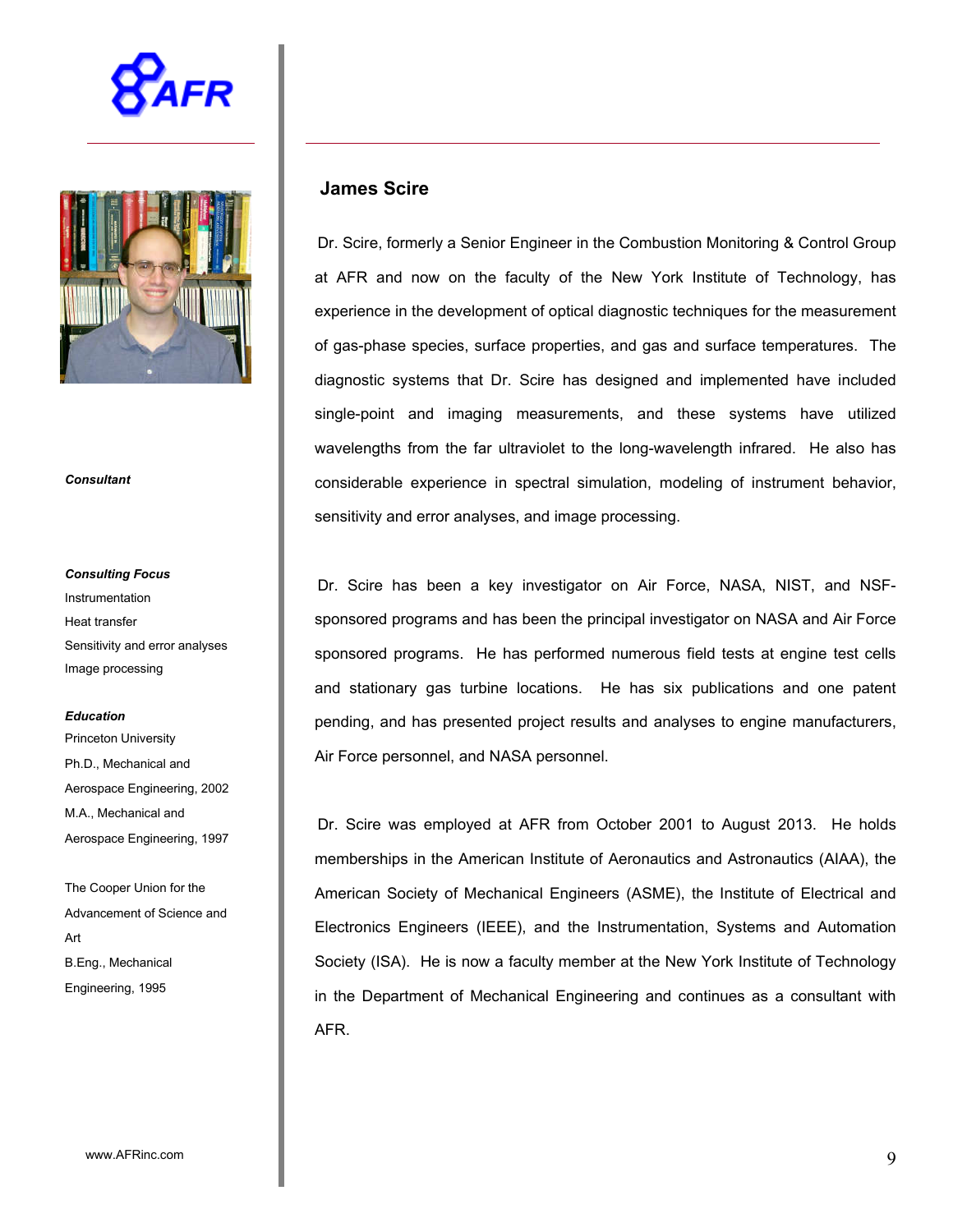



*Consultant* 860.528.9806 ext. 112 ericr@imageinsightinc.com

*Consulting Focus* Image analysis **Ultracapacitors** 

*Education* Yale University Ph.D., Astrophysics, 1997

Columbia University B.S., Astrophysics, 1987

## **Eric Rubenstein**

Dr. Rubenstein has extensive experience in image analysis, high-energy astrophysical outbursts and related phenomena, Monte Carlo simulations, and numerical modeling. He has studied and taught graduate-level radiative transfer and concentrated on the high-energy outbursts of stars, including their X-ray radiation. He has also worked on a variety of laboratory projects including a particle accelerator and superconductivity experiments.

Dr. Rubenstein managed a DOE sponsored program on the development of high performance carbon materials for ultracapacitors that can be used in hybrid vehicles. In addition, he has been involved in the development of AFR's FG-DVC model for biomass pyrolysis. Dr. Rubenstein has more than 40 publications and has managed several NSF and NASA sponsored projects using modeling, analysis, and simulation techniques. He is currently the President and Chief Technology Officer of Image Insight, Inc. (www.ImageInsightInc.com), an AFR spin-off in 2010, for which he has managed several projects on gamma radiation detection for the DOD, DHS, and private companies. He continues as a consultant at AFR.

Dr. Rubenstein is a member of the International Astronomical Union (Bio-Astronomy Commission), American Astronomical Society (High Energy Astrophysics Division), and Astronomical Society of the Pacific. Dr. Rubenstein successfully completed a background check for security clearance due to his commissioning as an officer in the U.S. Naval Reserve (Naval Air Systems Command). His honors include the following: (1) U.S. National Science Foundation International Research Fellow 1999- 2001 (taken in Chile and at Yale Univ.); (2) JW Gibbs Lecturer at Yale Univ. 2000- 2001; and (3) Lunar-Planetary Institute Intern, 1987.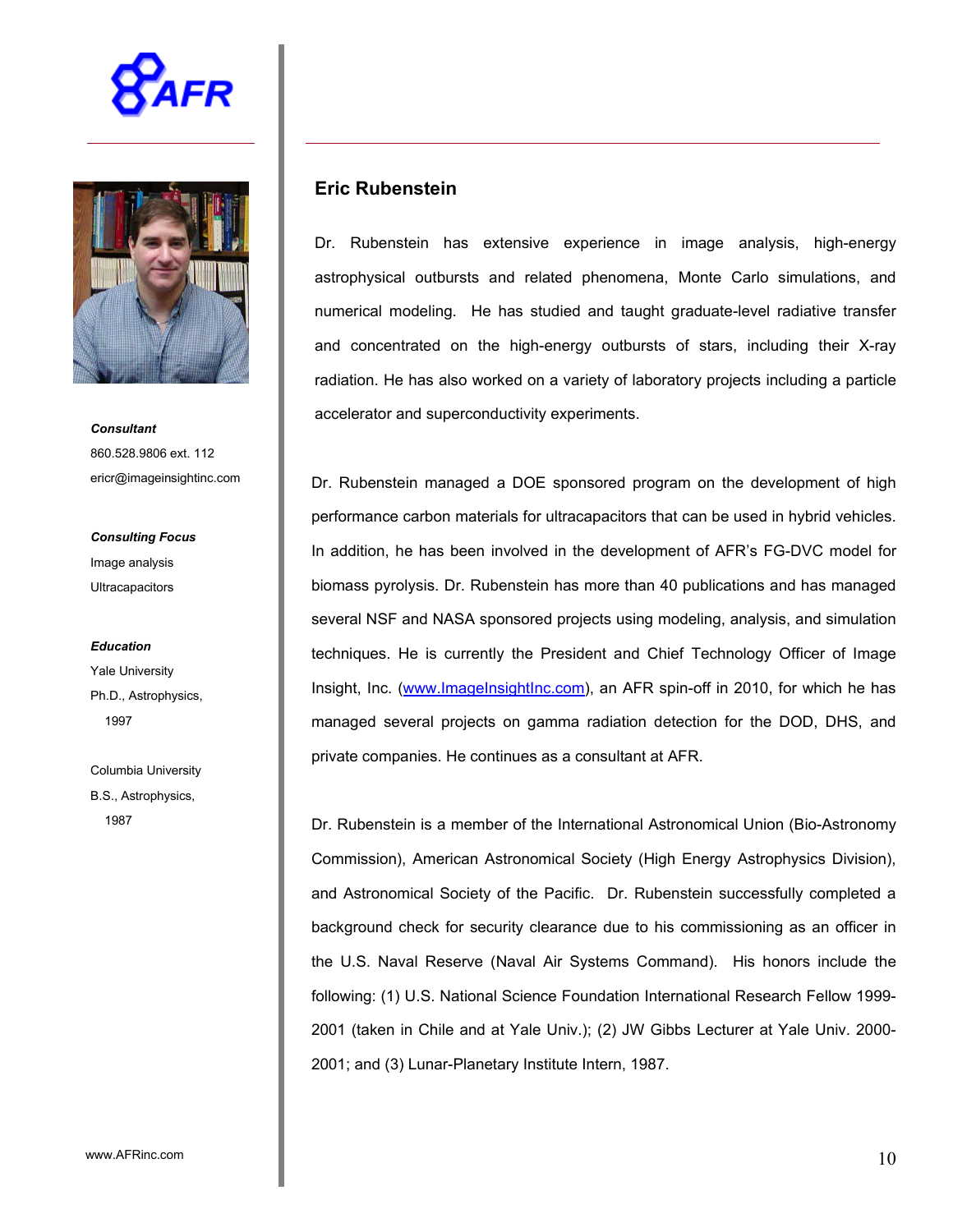

#### **SELECTED RESEARCH PAPERS AND PUBLICATIONS**

- "Very Rapid Coal Pyrolysis," **Fuel, 65**, 182 (1986).
- "Vapor Phase Cracking of Newly-Formed Coal Tars," **IEC Process Des. Dev., 26**, 1831 (1987).
- "A General Model of Coal Devolatilization," **Energy and Fuel, 2,** 405 (1988).
- "A Study of Thermal Stability of JP-5 Using FT-IR and FIMS," **ACS Div. of Petroleum Chemistry***,* 34, 4, 816 (1989).
- "FT-IR Spectroscopy in Process Monitoring Part II: Applications," **Sensors***,* 8, 13, (1991).
- "Pyrolysis of Phenol-Formaldehyde Resin: Experiments and Modeling," **ACS Div. of Fuel Chemistry Preprints***,* 36, 2, 664 (1991).
- "Studies of Retrogressive Reactions in Direct Liquefaction," **1991 Int. Conf. on Coal Science***,* New Castle, England, (1991).
- "Modeling of Mild Gasification Processes," **8th Annual Int. Pittsburgh Coal Conference***,* Pittsburgh, PA, 183-188 (1991).
- "The Application of FT-IR Methods to the Characterization of Coal Liquefaction Process Streams," **ACS Div. of Fuel Chem**. Preprints*,* 37, 4, 1903 (1992).
- "Review of Coal Pyrolysis: Experiments, Kinetic Rates, and Mechanisms," **Progress in Energy and Combustion Science, 18,** 133 (1992).
- "The Prediction of Coal Char Reactivity Under Combustion Conditions," **Proceedings of the Twenty-Fourth Symposium International on Combustion/The Combustion Institute**, pp. 1189-1197 (1992).
- "A Novel Test Instrument for Fuel Thermal Stability," **Proc. SPIE-Int. Soc. Opt. Eng.***,* 2069, 20-31 (1993).
- "A Characterization Method and Model for Predicting Coal Conversion Behavior," **Fuel***,* 72, 4, 469-488 (1993).
- "On-Line FT-IR Analysis of Fossil-Fuel Fired Power Plants," **Proc. of the Air and Waste Management Int. Symp. on Optical Sensing for Environmental Monitoring**, Atlanta, GA (1993).
- "Measurement and Modeling of Lignin Pyrolysis," **Journal of Biomass & Bioenergy** 7, 107 (1994).
- "An Instrument for Characterization of the Thermal and Optical Properties of Charring Polymeric Materials," **25th Int. Symposium on Combustion***,* (1994).
- "Pyrolysis," in **Encyclopedia of Energy Technology and the Environment** (A.Bisio and S.G. Boots, Eds.), John Wiley & Sons, New York, pp. 2281-2308 (1995).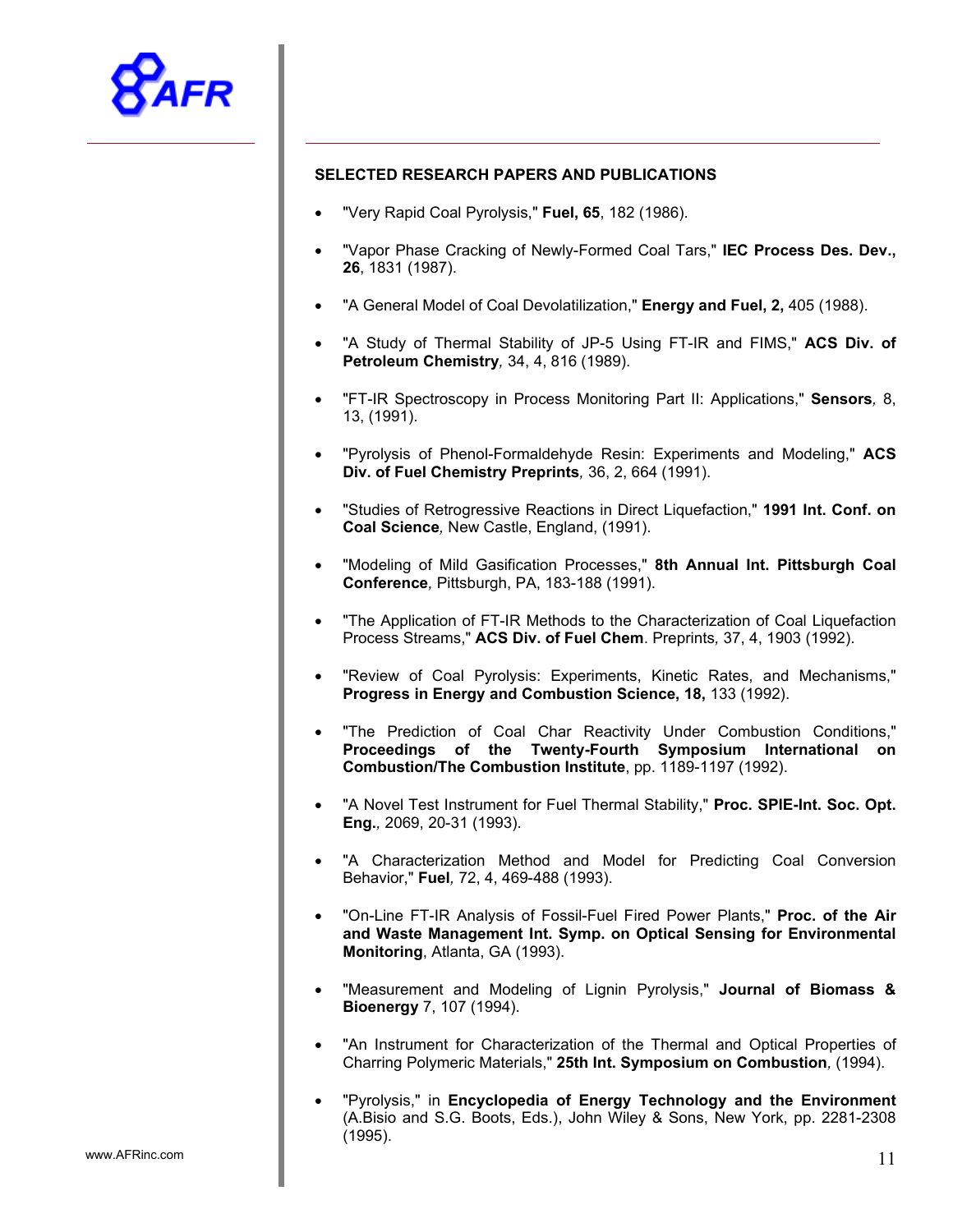

- "Reprocessing of Used Tires into Activated Carbon and Other Products," **Industrial & Engineering Chemistry Research***,* 34, 3102-3111 (1995).
- "A Coal Fired Heat Exchanger for an Externally Fired Gas Turbine," **ASME Transactions of the Journal of Eng. for Gas Turbine & Power**, 118, (1996).
- "Mercury SO2 and NO Removal from Flue Gas by Adsorption on Activated Carbons," **Proc. Twenty-Third Biennial Conference on Carbon**, The Pennsylvania State University, II, 130-131 (1997, July 13-18).
- "Modeling of Biomass Pyrolysis Kinetics," **Twenty-Seventh Symposium (International) on Combustion /The Combustion Institute**, pp. 1327-1334 (1998).
- "Pyrolysis Kinetics of the Waste-Tire Constituents: Extender Oil, Natural Rubber, and Styrene-Butadiene Rubber," **ACS Div. of Fuel Chem. Preprints**, 43(1), 185-191 (1998).
- "Sensor for Performance Monitoring of Advanced Gas Turbines," **SPIE Conference on Advanced Sensors**, Process Industries and the Environment, Boston, MA, (November 1998).
- "Microporous Carbon Adsorbents for Hydrogen Storage," **International Journal of the Society of Material Eng. for Resources**, 7, 253-266 (1999)
- "Pyrolysis processing of mixed solid waste streams," **ACS Div. of Fuel Chem. Prepr.**, **45** (3), 466–474, 2000.
- "A Prototype Pyrolyzer for Solid Waste Resource Recovery in Space," **SAE 2001-01-2349**, presented at the 31st International Conference on Environmental Systems, July 9-12, 2001, Orlando, Florida).
- "Pyrolysis-Based Processing of Diesel Fuel," **ACS Division of Fuel Chemistry Preprints**, 46(2), 481 (2001).
- "Simultaneous Short and Long Wavelength Infrared Pyrometer Measurements in a Heavy-Duty Gas Turbine," **Transactions of the ASME**, 528, Vol 124 (July 2002).
- "Biomass Pyrolysis for Distributed Energy Generation," **ACS Division of Fuel Chemistry Preprints**, 48(2), 584 (2003).
- "Pyrolysis of Miscanthus Giganteus and wood pellets: TG-FTIR analysis and reaction kinetics," **Fuel**, 82, 1139-1147 (2003).
- "Carbon Black Derived from Waste Tire Pyrolysis Oil," **Proc. Carbon 2004 Conf.**, Brown University, Providence, RI (July 11-15, 2004).
- "Methodology for identification and classification of biomass pyrolysis behavior," **Proc. 39th Int. Conf. on Environmental Systems (ICES***)*, Savannah, Georgia, July 12–16, 2009, SAE technical paper No. 2009-01-2384, SAE International, 2009.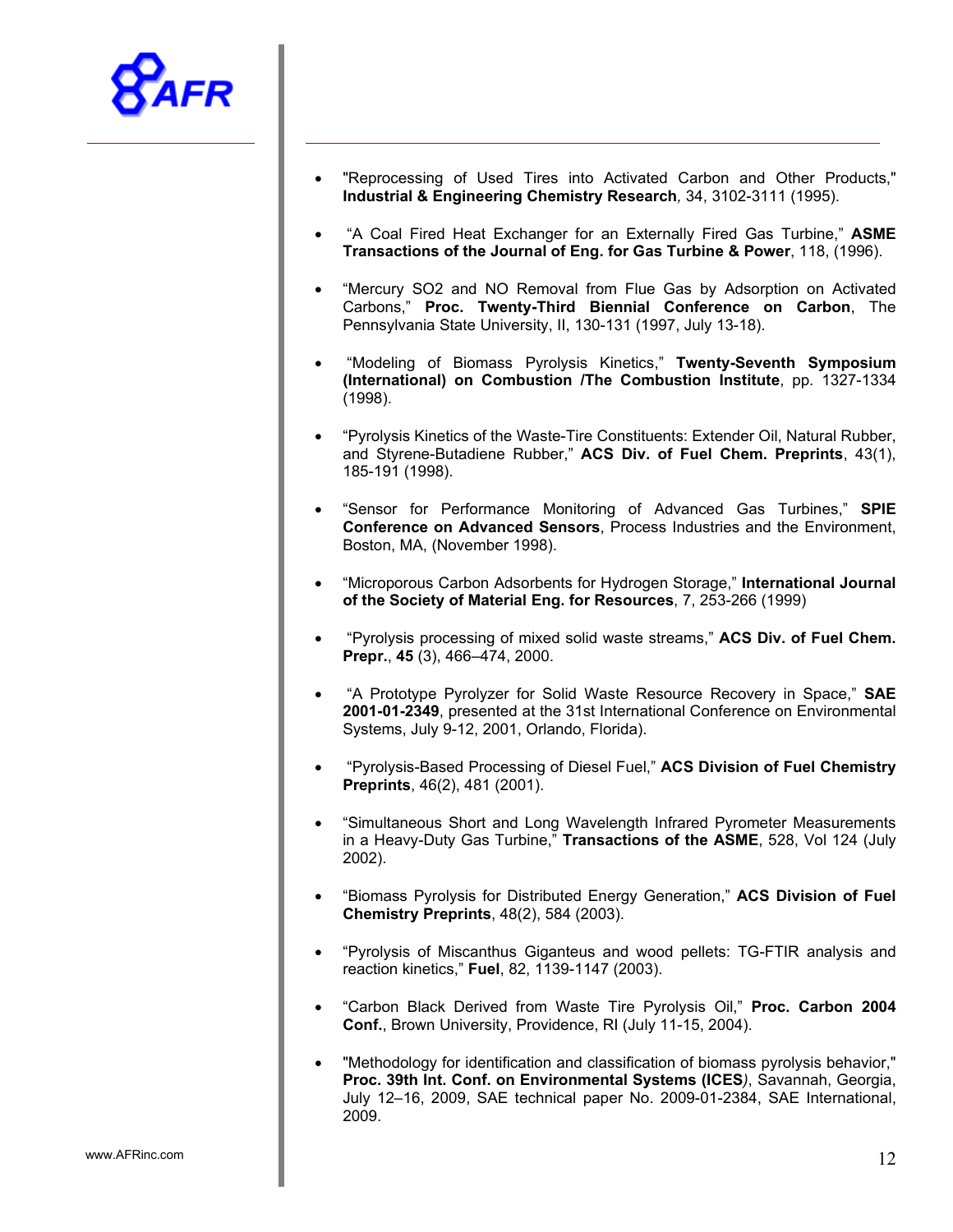

- Wójtowicz, M. A. and Serio, M. A., "Pyrolysis modeling with enhanced predictive capabilities;" **Proc. 44th Coal Science Conference**, The Japan Institute of Energy, ix–x, Akita, Japan, 11–12 October, 2007.
- De Jong, W., Di Nola, G., Venneker, B. C. H., Spliethoff, H., and Wójtowicz, M. A., "TG-FTIR pyrolysis of coal and secondary biomass fuels: determination of pyrolysis kinetic parameters for main species and NOx precursors," **Fuel 86** (15), 2367–2376, 2007.
- Tsamba, A. J., Yang, W., Blasiak, W., and Wójtowicz, M. A., "Cashew nut shells pyrolysis: individual gas evolution rates and yields," **Energy & Fuels 21** (4), 2357–2362, 2007.
- Wójtowicz, M. A., Florczak, E., and Serio, M. A., "Kinetics of carbon-dioxide activation of chars derived from waste tires," **Proc. Carbon 2007 Conf.,** Seattle, Washington, July 15–20, 2007.
- Rubenstein, E. P., Wójtowicz, M. A., Florczak, E., Kroo, E., Gordon, J., Townsend, L. W., Wilkins, R., Gersey, B., and Atwell, W., "Structural and radiation shielding properties of non-parasitic, multi-functional microporous carbon for aerospace applications," **Proc. 37th Int. Conf. on Environmental Systems (ICES)**, Chicago, Illinois, July 9-12, 2007, SAE technical paper No. ICES-2007-01-3111, SAE International, 2007.
- Wójtowicz, M. A., Florczak, E., Kroo, E., Kroo, T., Serio, M. A., and Dombrowski, K., "Mercury removal from coal-combustion flue gas using activated carbon derived from waste tires," **ACS Div. of Fuel Chem. Prepr***.* **52** (1), 157–159, 2007.
- Serio, M., Kroo, E., Florczak, E., Wójtowicz, M., Wignarajah, K., Hogan, J., and Fisher, J., "Pyrolysis of mixed solid food, paper, and packaging wastes" **Proc. 38th Int. Conf. on Environmental Systems (ICES)**, San Francisco, California, June 29 – July 2, 2008, SAE technical paper No. 2008-01-2050, SAE International, 2008.
- Serio, M. A. and Wójtowicz, M. A, "Methodology for identification and classification of biomass pyrolysis behavior," **Proc. 39th Int. Conf. on Environmental Systems (ICES)**, Savannah, Georgia, July 12–16, 2009, SAE technical paper No. 2009-01-2384, SAE International, 2009.
- Saddawi, A., Jones, J. M., Williams, A., and Wójtowicz, M. A., "Kinetics of the thermal decomposition of biomass," **Energy & Fuels, 24** (2), 1274–1282, 2010.
- Serio, M. A., Cosgrove, J. E., Wójtowicz, M. A., Wignarajah, K., and Fisher, J., "A compact, efficient pyrolysis/oxidation system for solid waste," **Proc. 40th Int. Conf. on Environmental Systems (ICES)**, Barcelona, Spain, July 11–15, 2010, technical paper No. AIAA-2010-6009, AIAA, 2010.
- Drukier, G. A., Rubenstein, E. R., Solomon, P. R., Wójtowicz, M. A., and Serio, M. A., "Low Cost, Pervasive Detection of Radiation Threats," **Proc. 2011 Int. Conf. on Technologies for Homeland Security** (HST '11), pp. 365-371, IEEE, 15-17 November, 2011, Waltham, Massachusetts.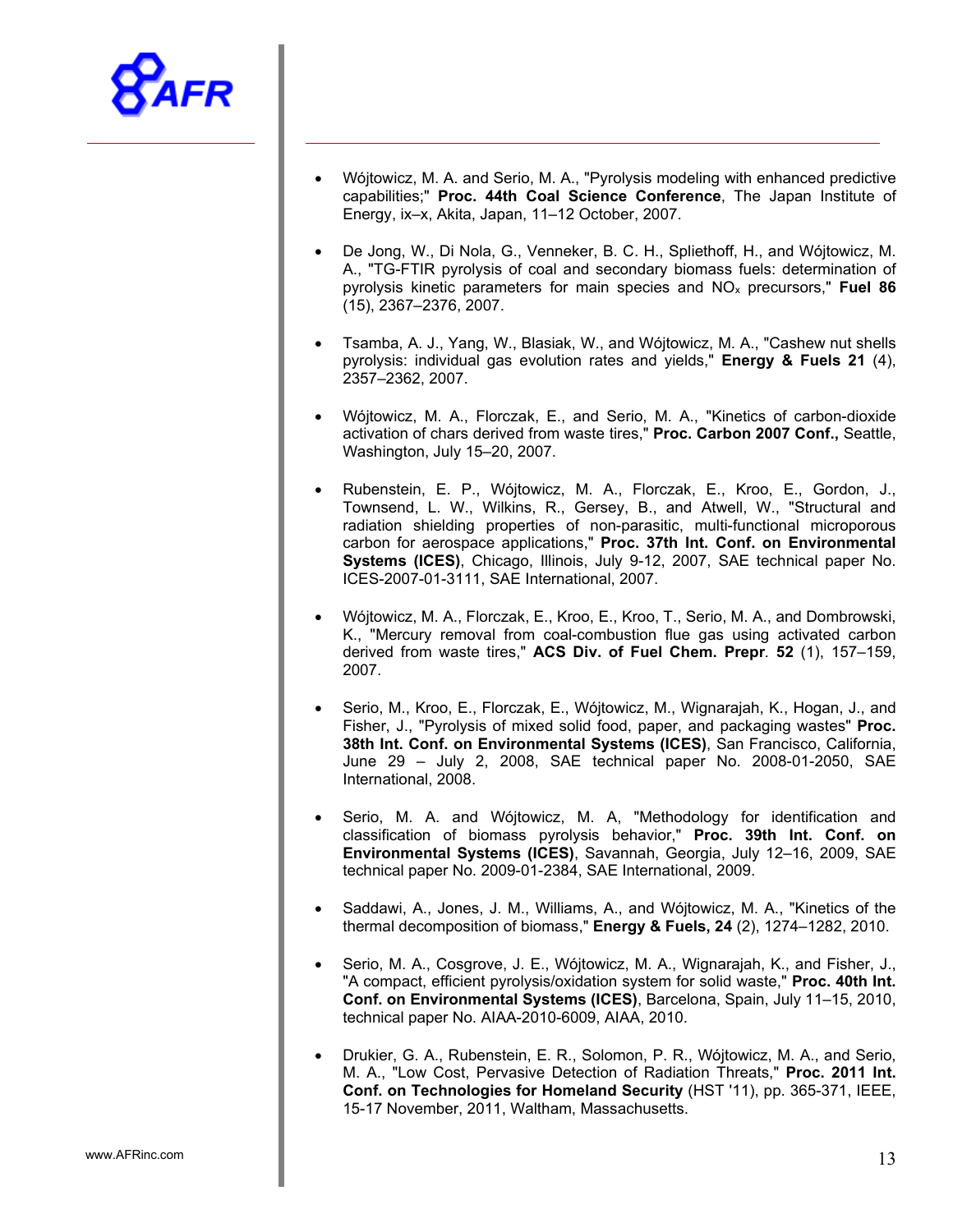

- Zeppieri, S., Wójtowicz, M., Serio, M., Zaffaris, G., and Colket, M., "Isododecane pyrolysis model development," **Proc. 50th AIAA Aerospace**  Sciences **Meeting**, Nashville, Tennessee, 9-12 January, 2012; technical paper No. AIAA 2012-1277, AIAA, 2012.
- Serio, M. A., Cosgrove, J. E., Wójtowicz, M. A., Wignarajah, K. and Fisher, J., "Pyrolysis yields from microwave-assisted heating of solid wastes," **Proc. 42nd Int. Conf. on Environmental Systems (ICES)**, San Diego, California, July 15- 19, technical paper No. AIAA-2012-3566, AIAA, 2012
- Serio, M. A., Cosgrove, J. E., Wójtowicz, M. A., Wignarajah, K. and Fisher, J., "A prototype microwave pyrolyzer for solid wastes," **Proc. 43rd Int. Conf. on Environmental Systems (ICES)**, Vail, Colorado, July 14-18, technical paper No. AIAA-2013-3371, AIAA, 2013.
- Markham, J.A., Cosgrove, J., Scire, Jr. J., Haldeman, C., and Agoos, I., "Aircraft engine-mounted camera system for long wavelength infrared imaging of inservice thermal barrier coated turbine blade," **Review of Scientific Instruments**, 85, 124902, 2014.
- Serio, M. A., Cosgrove, J. E., Wójtowicz, M. A., Lee, J., Wignarajah, K., and Fisher, J., "Space applications of torrefaction processing," **Proc. 45th International Conference on Environmental Systems (ICES)**, Bellevue, Washington, 12-16 July, 2015, technical paper No. ICES-2015-291, 2015.
- Wójtowicz, M. A., Cosgrove, J. E., Serio, M. A., and Wilburn, M. S., "Adsorption of ammonia on regenerable carbon sorbents," **Proc. 45th International Conference on Environmental Systems (ICES)**, Bellevue, Washington, 12-16 July, 2015, technical paper No. ICES-2015-179, 2015.
- Wójtowicz, M. A., Cosgrove, J. E., Serio, M. A., and Wilburn, M. S., "Coadsorption of ammonia and formaldehyde on regenerable carbon sorbents for the Primary Life Support System (PLSS)," **Proc. 46th International Conference on Environmental Systems (ICES)**, Vienna, Austria, 10-14 July, 2016, technical paper No. ICES-2016-345, 2016.
- Serio, M. A., Cosgrove, J. E., Wójtowicz, M. A., Stapleton, T. J., Nalette, T. A., Ewert, M. K., Lee, J., and Fisher, J., "Measurement and modeling of torrefaction processing for human solid waste management in space," **Proc. 47th International Conference on Environmental Systems (ICES)**, Charleston, South Carolina, 16-20 July, 2017, technical paper No. ICES-2017-335, 2017.
- Wójtowicz, M. A., Cosgrove, J. E., Serio, M. A., Nalette, T., Guerrero, S. V., Papale, W., and Wilburn, M. S., "Development of trace contaminant control prototypes for the Primary Life Support System (PLSS)," **Proc. 47th International Conference on Environmental Systems (ICES)**, Charleston, South Carolina, 16-20 July, 2017, technical paper No. ICES-2017-270, 2017.